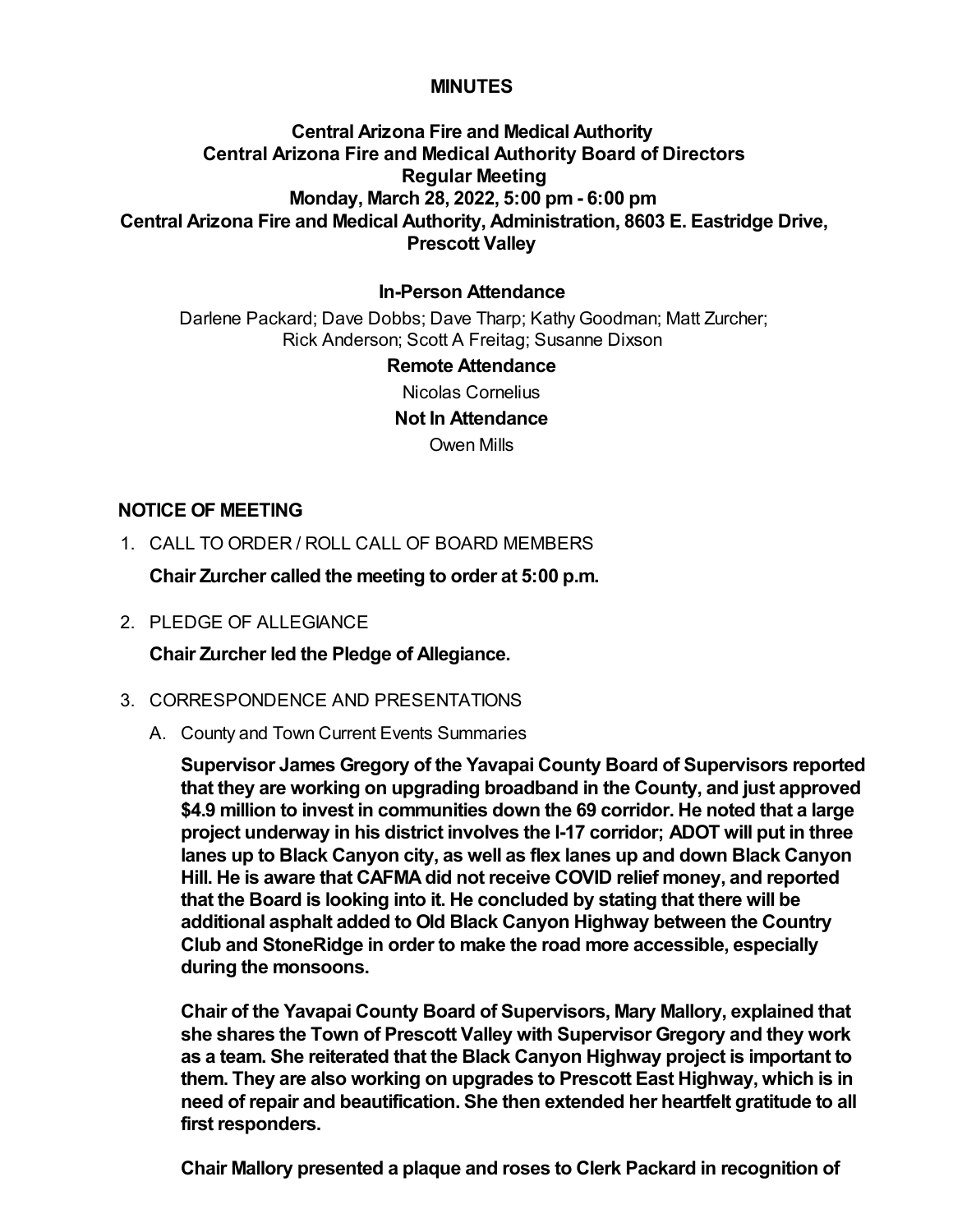**her service as Chair for the 'Prescott Valley Healing Field of Northern Arizona'. Clerk Packard thanked first responders, those in attendance, and went on to describe her memories of many early mornings placing the flags for the Healing Field.** 

**Town of Prescott Valley Councilmen Don Packard and Roger Kinsinger presented an update on the Town's quarterly building permits. A disc golf course is coming to Granville; he noted that the Town is not paying for it, with the exception of upkeep, staff, and equipment. The Jasper Parkway is supposed to begin this spring. Councilman Kinsinger added that the Town is working with City of Prescott and Yavapai County to purchase Glassford Hill.** 

**John Hughes, Mayor of Town of Dewey-Humboldt, reported that the State and EPA took the smelter down as it had been a problem for a long time. He also thanked Station 54 crews for their presence at a birthday celebration for a 100 year-old Dewey-Humboldt resident, and for their good work during a recent hostage situation.**

B. 2021 Alarm Summary

**Chief Rose presented data from the 2021 Alarm Summary.**

C. Letters from the Public and Board Recognition

**Chief Freitag had nothing more to add.**

- 4. REPORTS
	- A. Board Member Reports

**There were no Board member reports.**

B. Division Reports

**Chief Freitag reported that Priority Yavapai received a recommendation from the Administrative Law Judge (ALJ) in support of Priority receiving a Certificate of Necessity (CON). Upon hearing from the ALJ, the Director of the Department of Health Services (DHS) has 30 days to announce DHS' decision. He noted that there will still be a ramp up period if Priority receives the CON, but that Priority Yavapai has found a vendor that can equip them with ambulances in approximately six months.**

**He continued, reporting that he attended the Senate Committee meeting last Wednesday when HB2609 was passed out of Committee. AMR is taking issue with the repeals process that was structured after Title 41, in that they do not like that it goes back to the Director after the ALJ, and would prefer that the ALJ made the final decision with an appeal going straight to Superior Court. He added that he was working with an attorney today on a proposal for said attorney to attend the next stakeholder meeting.**

**He reported that Fire District funding is moving in the right direction, as exhibited in the presentations to the District Boards earlier, and that CAFMA Rescue 62 is now in service at Station 62. He shared that the new Prescott Fire Chief has**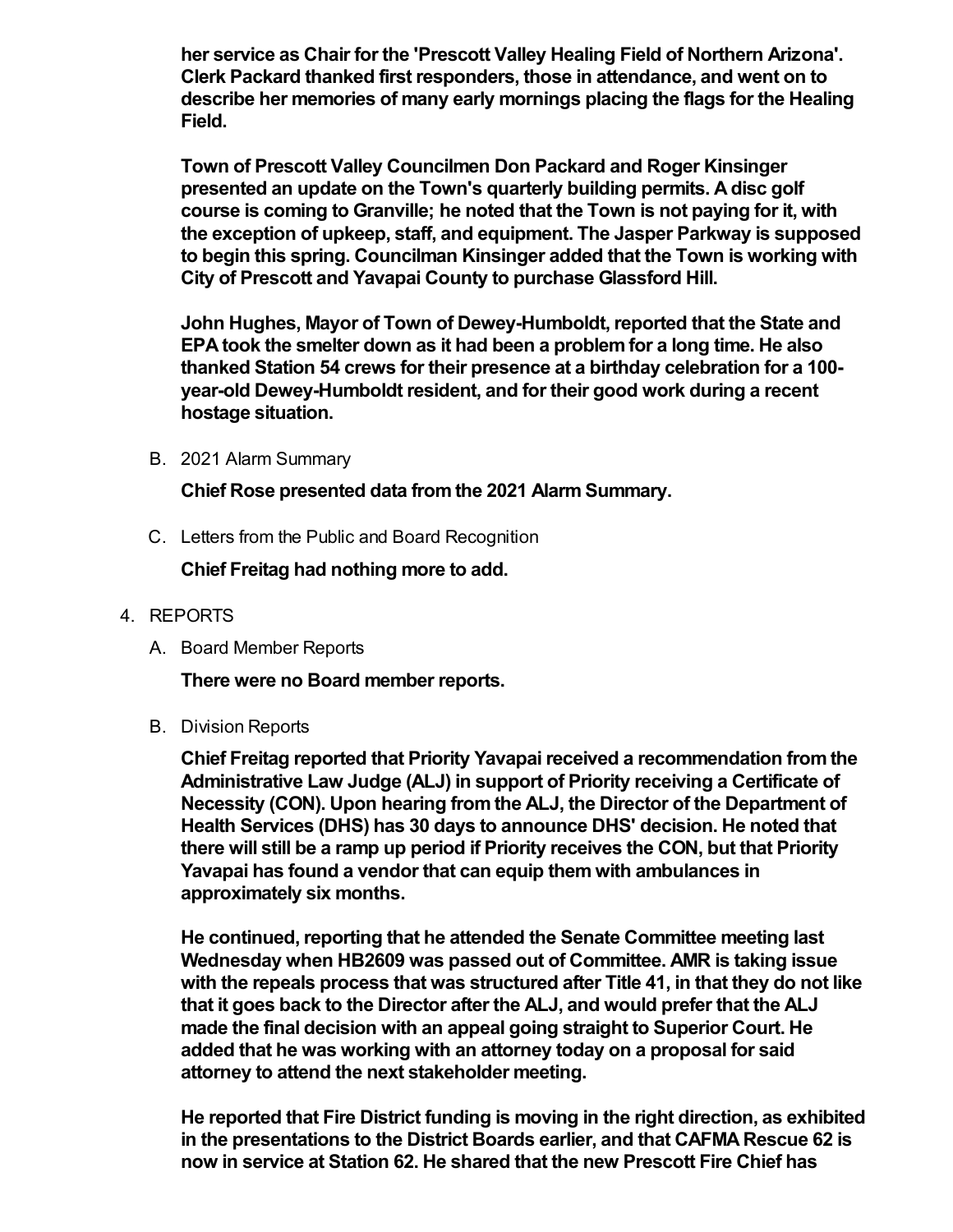**started and that we have a good working relationship and are excited for the future. He concluded by stating that CAFMA has ruled COVID-19 as endemic as of April 1st, 2022.**

5. CALL TO THE PUBLIC

**There were no public comments.**

**Chair Zurcher opened the floor up to any fire crew member that would like to speak. There were no comments.**

- 6. CONSENT AGENDA
	- A. Approve Regular Session Minutes February 28, 2022
	- B. Approve General Fund Financial Statements
	- C. Approve Fire Protection Agreements: Palmer and Fernandez

## **Motion to approve the Consent Agenda.**

Move: Dave Dobbs Second: Rick Anderson Status: Passed

Yes: Dave Dobbs, Darlene Packard, Matt Zurcher, Rick Anderson

## 7. VOTE TO GO INTO EXECUTIVE SESSION

#### **Executive Session was waived.**

- A. Legal Advice Pursuant to A.R.S. §38-431.03(A)(4) Regarding The Radio Guy LLC and SpeedConnect Sublease Agreements
- B. Legal Advice Pursuant to A.R.S. §38-431.03(A)(4) Regarding Agreement with the Department of Public Safety for Use of CAFMA Tower Space for Public Safety Communications
- 8. OLD BUSINESS
	- A. Discussion and Possible Action Regarding the Radio Guy LLC and SpeedConnect Sublease Agreements

**Attorney Cornelius reminded the Board that he was instructed to send copies of documents for the Radio Guy LLC and SpeedConnect to Mr. Johnson, owner of the Radio Guy, LLC. Mr. Johnson relayed to Attorney Cornelius that he did not receive the documents. Attorney Cornelius then sent the documents via email, but again, has not heard anything in response. He recommended that the Board give him a few more days to attempt to communicate with Mr. Johnson.** 

**The Board consensus was that Attorney Cornelius be granted more time to contact Mr. Johnson.**

B. Discussion and Possible Action Regarding Agreement with the Department of Public Safety for Use of CAFMA Tower Space for Public Safety Communications

**Attorney Cornelius reported that he spoke with Chief Rose in detail regarding the DPS agreement. The nature of the agreement is an exchange between the two agencies; there is no payment or rent, only an exchange of services.**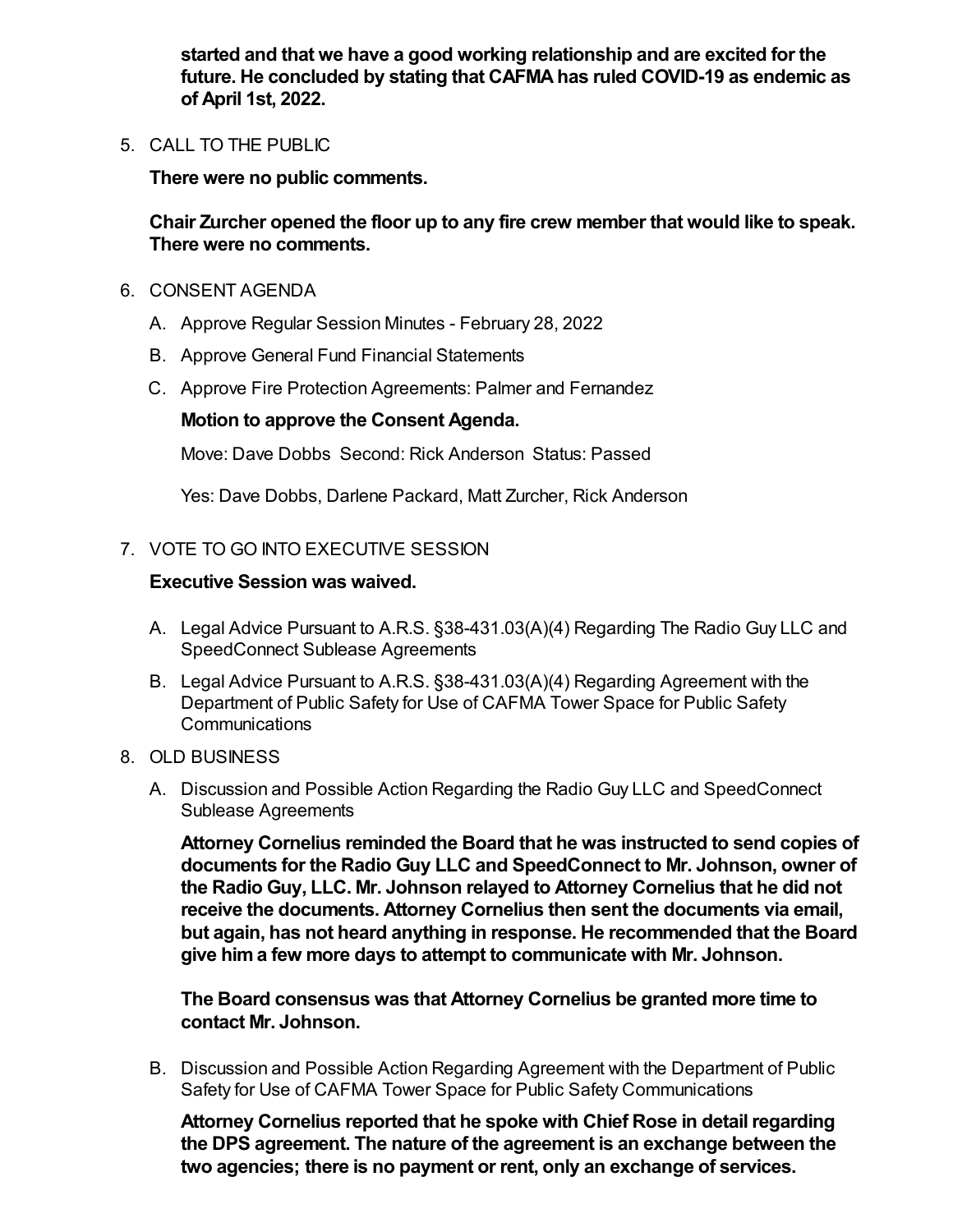**CAFMA's radio site will be made available to DPS and DPS will make their radio site available to CAFMA. This is not a new agreement, instead, it is an update to an existing arrangement which has been in place for years.**

**Motion to approve the agreement with DPS for the use of CAFMA tower space for public safety communications.**

Move: Darlene Packard Second: Dave Dobbs Status: Passed

Yes: Dave Dobbs, Darlene Packard, Matt Zurcher, Rick Anderson

- 9. NEW BUSINESS
	- A. Discussion and Possible Approval of Fiscal Year 2023 Capital Acquisition/Replacement **Schedule**

**Chief Freitag communicated that the proposed schedule is not yet updated to reflect recent cuts to the working budget. He relayed that Staff has cut over \$2 million dollars and postponed some of the purchases. One of the issues is that the cost of goods is far outpacing the 3% escalator that is built into the schedule; increases are much greater. He noted that Staff will have further recommendations at the Budget Work Study.**

**Chair Zurcher inquired as to whether or not this item should be tabled.** 

**Chief Rose agreed that it should be tabled in order to ensure accuracy.** 

**This item has been tabled.**

B. Discussion and Possible Direction to Staff Regarding Budget Update and Scheduling of April Budget Work Study Session

**Chair Zurcher indicated that both Boards have agreed upon a Budget Work Study on Monday, April 18th, 2022, 1:00 p.m. at CAFMA Administration.**

10. ADJOURNMENT

## **Motion to adjourn at 5:35 p.m.**

Move: Rick Anderson Second: Dave Dobbs Status: Passed

Yes: Dave Dobbs, Darlene Packard, Matt Zurcher, Rick Anderson

**Signature indicating approval on next page.**